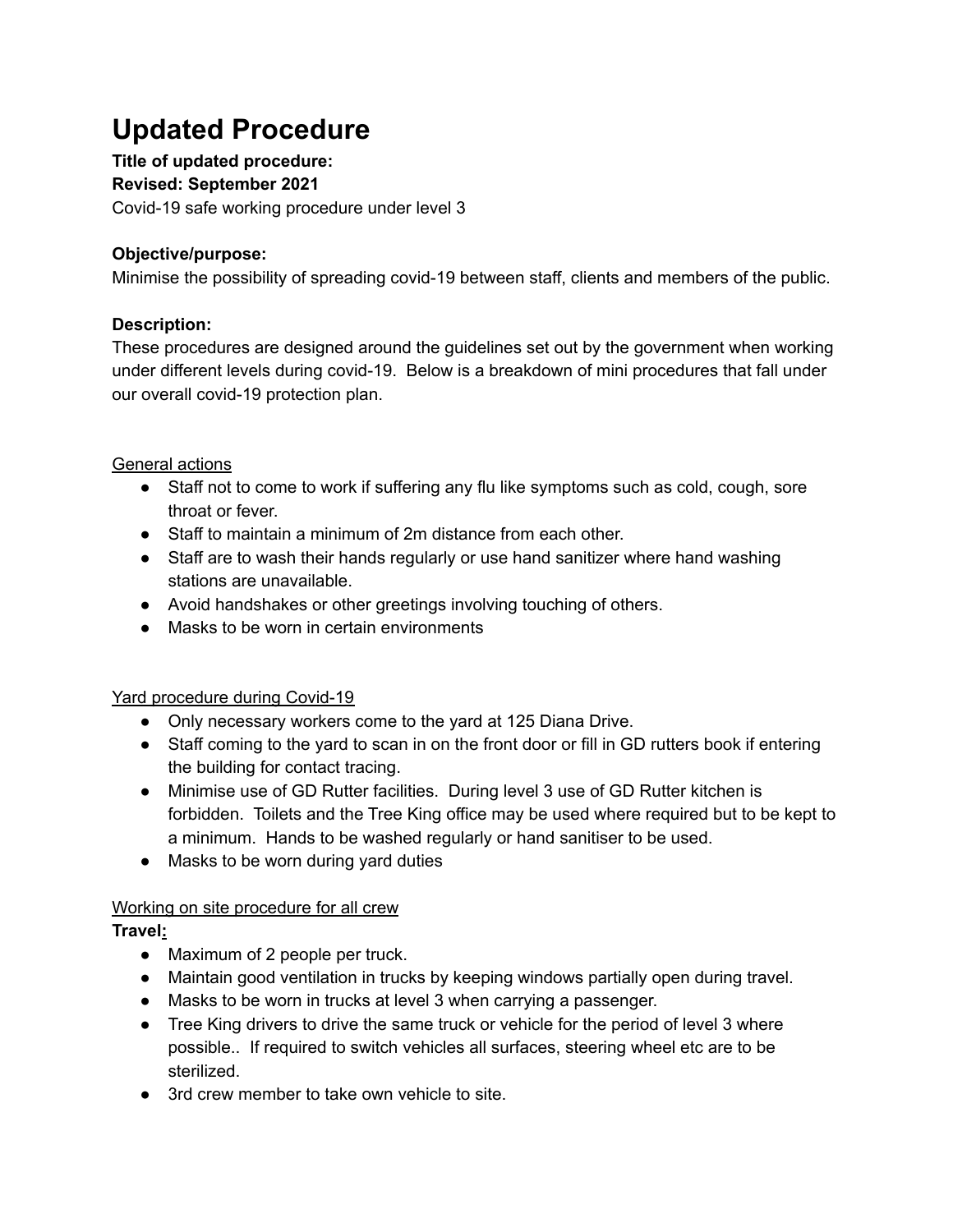## **Social Distancing:**

- No handshaking to take place. Do not enter the clients house unless in an emergency.
- Do not accept drinks or food from clients.
- If the client is unwell please ask them to stay inside and we can talk to them on the phone with any questions you have regarding the job.
- Crews where possible to remain the same for the duration of level 3.
- Maintain 2m distance unless in an emergency situation where rescue or first aid is to be performed.
- ●

# ● **Contamination of equipment:**

- All vehicle tools such as saws and trimmers to be kept with the same crew and personnel where possible. Each crew member is to be allocated saws and trimmers in the morning and these are to remain their tools for the day.
- Gloves to be worn at all times
- Hands to be washed or sanitized prior to eating. 2m distance to be maintained during meal breaks.

#### End of day decontamination procedure

- All saws trimmers and other small hand tools to be disinfected with spray.
- All chipper handles, controls and areas of machines that could of been contacted by crew members to be disinfected.
- Cabs of vehicles, steering wheels to be disinfected.
- Digger, loader and Terex cab and controls to be disinfected.
- Wash hands.

## Quoting procedure

## **Office/ first point of contact:**

- Office to determine that the client is healthy prior to visit.
- First point of contact to determine whether the client needs to be on site for the quote. Prefered method is for it to be done by phone with the aid of photos.
- Clients are offered the option of quotes being done over the phone if they feel more comfortable.
- Client to be informed of the following prior to quote manager visiting site- Maintain 2m distance, no handshakes, do not come outside if sick we will call you from outside when on site.

# **On site:**

- Check detailed job notes from the office regarding client details.
- If the client is healthy, staff are to maintain a 2m distance from the client when looking around the job.
- Masks must be worn at all times.